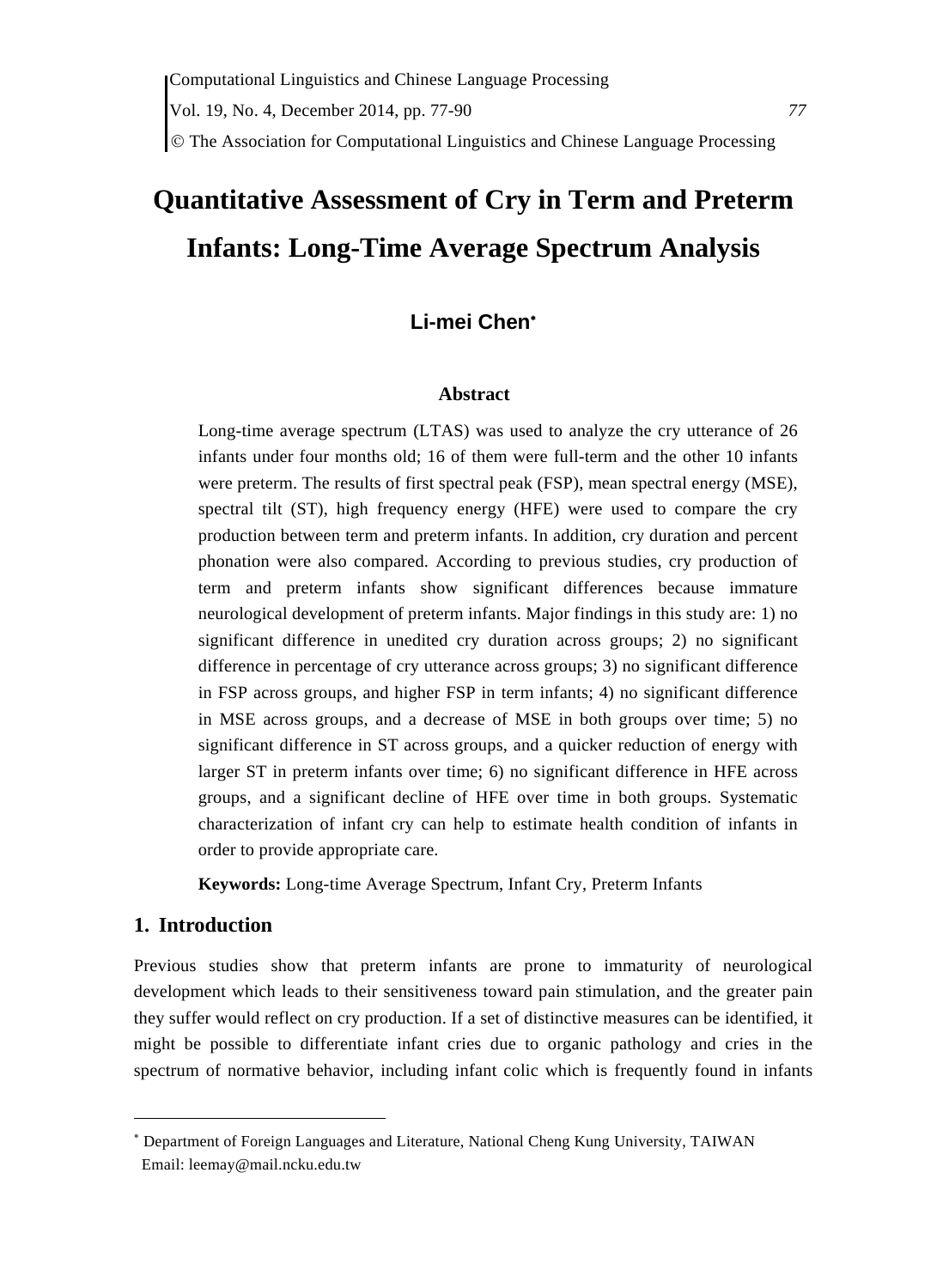younger than 4 months of age. The measures can thus be used to support doctors' diagnosis to identify if the unknown cries are caused by just infant colic or other more complicated factors in order to provide appropriate care. Cry utterances were analyzed with long-time average spectrum (LTAS) in two groups of newborn infants in this study. Non-partitioned cry episode and the 3 equal-length partitions (P1, P2, P3) were analyzed. First spectral peak, mean spectral energy, spectral tilt, and high frequency energy, as well as unedited cry duration and percent phonation were measured.

Colic strikes infants who are under four months old, and it makes the infants cry in the evening on a daily bases or at the moment of waking up (Lester *etal*., 1990). The cause of this pain is still unknown (Zeskind & Barr, 1997). Colic occurs when infants are around one month old and it often disappears without a reason when infants are older than three months (Clifford, 2002). It is a universal and commonly-seen phenomenon which is the cause for excessive cry behavior. Though previous studies suggested that higher fundamental frequency and a larger percentage of dysphonation in cry could be found in the pain cries of infants who suffered from colic, no standard acoustic features in cry utterance of infants with colic was established (Zeskind & Barr, 1997). Long-time average spectrum might provide an option to investigate if there are any significant characteristics in the cries of infants with colic.

Though infants are not able to talk, they can express their feelings and emotions through cry, facial expression, and body movement. Diseases are able to be discovered by some characteristics in cry production (Radhika *et al*., 2012). For example, different pain stimuli would lead to different fundamental frequencies in infant cry utterance (Radhika *et al*., 2012). If more specific characteristics are found in certain diseases, it would be more effective in prescribing and curing. Sometimes parents can differentiate why their babies cry by their various cry production (Soltis, 2004). As for the way of eliciting cries, Johnston, Stevens, Craig, and Grunau (1993) proposed two different ways: the heel-stick procedure and injection. In this current study, injection was used as the only standard method to elicit cry to avoid any nuances that might caused by the different types of pain stimuli. However, even though there are measures to quantify the pain intensity infants endure, the experience of pain is quite subjective and is not merely related to physiological but also psychological factors (Qiu, 2006). Moreover, since infants use cry to arouse caregivers' attention, it can be expected that infants' cry utterance differs with and without their caregivers around them (Greenet *et al*., 1995). Usually, the responses from caregivers bring cry behavior to a halt (Green *et al*., 1995). Cry is thus a way of drawing others' attention to help infants get rid of the uncomfortable situation or meet their needs (LaGasse *et al*., 2005). Therefore, cry is not only an independent behavior but also plays an important role in social interactions between infants and their caretakers (Green *et al*., 1995).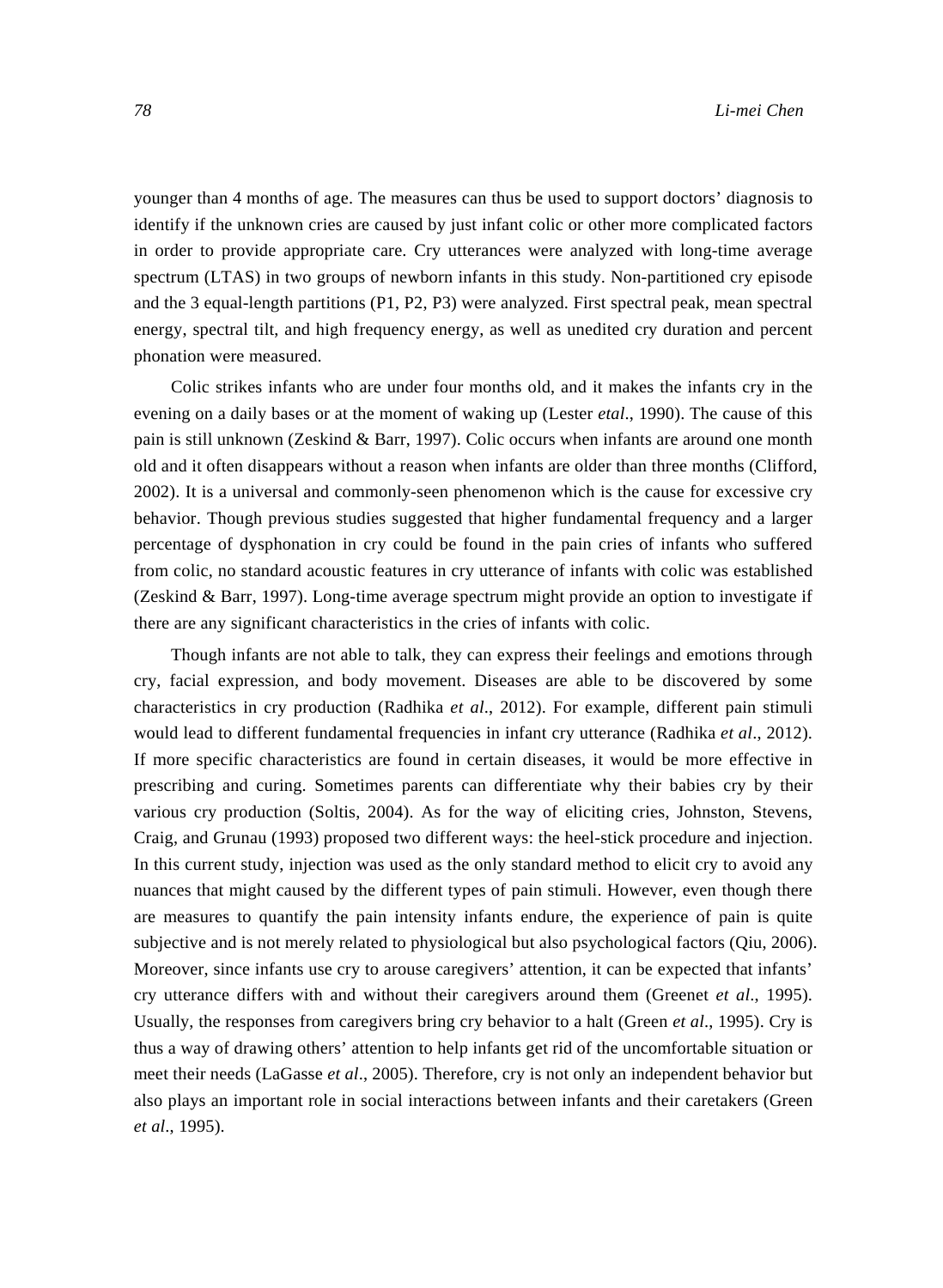*Quantitative Assessment of Cry in Term and Preterm Infants: 79 Long-Time Average Spectrum Analysis* 

Because of the immature development of nervous systems caused by premature birth, cry production of preterm infants is believed to reveal different characteristics from that of term infants whose nervous system is comparatively well-developed. Premature infants were reported to have higher fo in their cry utterance, and it might be due to the immature, and shorter vocal folds (Johnston *et al*., 1993). Or as Zeskind (1983) stated that high-risk infants were not able to perfectly control their cry production and that they tended to react more intensely towards pain stimuli than did low-risk infants. Infants react differently to the same stimulus pain whether they are healthy or born at risk. However, while some studies reported that preterm infants were more sensitive to pain stimuli, others found that some premature infants had less intense reactions towards pain than normal infants (Qiu, 2006).

The main objective of this current study is to find out how the cry production between term and preterm infants differs from each other. The findings might help in detecting infants' health conditions. Moreover, if the difference of the cry utterance can be systematically characterized, the measurements can be further applied to identify features in neonate cry due to infant colic.

### **2. Method**

#### **2.1 Participants**

Previous studies indicated that gender did not lead to significant differences in first spectral peak, mean spectral energy, spectral tilt, and high frequency energy (Goberman & Robb, 1999; Goberman *et al*., 2008). Therefore, gender was not controlled in this study. There were 26 infant participants; 16 were term infants and the other 10 were preterm infants. The infants were all under four months old for both term infants and preterm infants according to their gestational ages. All of the infants in this study were considered to have normal hearing according to interview with parents.

### **2.2 Data Collection**

For collecting cry utterance of both preterm and term infants, TASCAM wave recorder and RODE uni-directional microphone were used in audio recording. The microphone was held near the infants' mouth. All infants were in the supine position while receiving the injection. This can also avoid influence of different postures in acoustic properties, for example, fundamental frequency (Lin & Green, 2007). The cry production of both groups of infants was recorded during and after they received the injection in the hospital. The pain stimulus was thus the same in both groups of infants.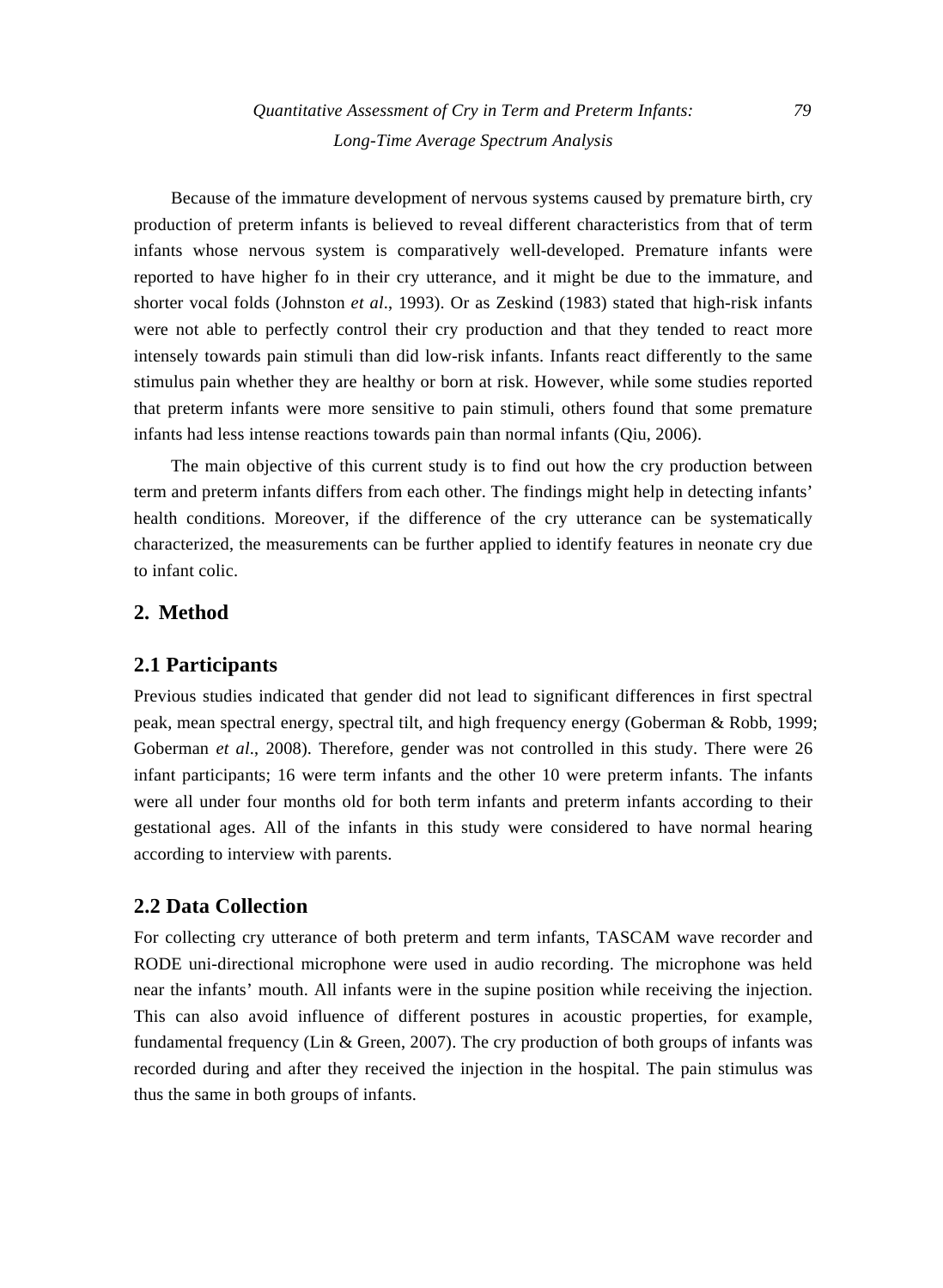### **2.3 Acoustic Analysis**

The analysis in this current study was mainly based on Goberman and Robb (1999). A cry episode of infants was defined as the duration of the continuous cry utterance, beginning with the first audible cry utterance after the pain stimulus, and an episode was completed as soon as the infants stopped cry. The non-voiced parts of a cry episode were first edited out in the cry utterance, making a "non-partitioned cry episode" (Goberman & Robb, 1999). In this current study, the inspiratory cry was eliminated, and only the phonatory parts were analyzed. Then, a non-partitioned episode was divided into three partitions with the same length of durations (P1, P2, P3). P1, P2, P3 are regarded as the early, middle, and late sections of the cry episode, respectively, corresponding to the attack, cruise, and subdual phases of a cry episode as suggested by Truby and Lind (1965). Unedited cry duration, percent phonation, first spectral peak, mean spectral energy, spectral tilt, and high frequency energy were measured.

- First spectral peak (FSP): the first amplitude peak across the LTAS display.
- Mean spectral energy (MSE): the mean amplitude value from 0 to 8000 Hz. Average energy from 0 to 8000 Hz - first peak energy
- Spectral tilt (ST): the ratio of energy between 0-1000 Hz, and 1000-5000 Hz. Average energy from 1000 to 5000 Hz / average energy from 0 to1000 Hz
- High frequency energy (HFE): the sum of amplitudes from 5000 to 8000 Hz. Average energy from 5000 to 8000 Hz \*(8000-5000) / the bandwidth of LTAS



*Figure 1. Typical LTAS display showing the location of the first spectral peak (FSP) and high frequency energy (HFE) between 5000Hz and 8000Hz.*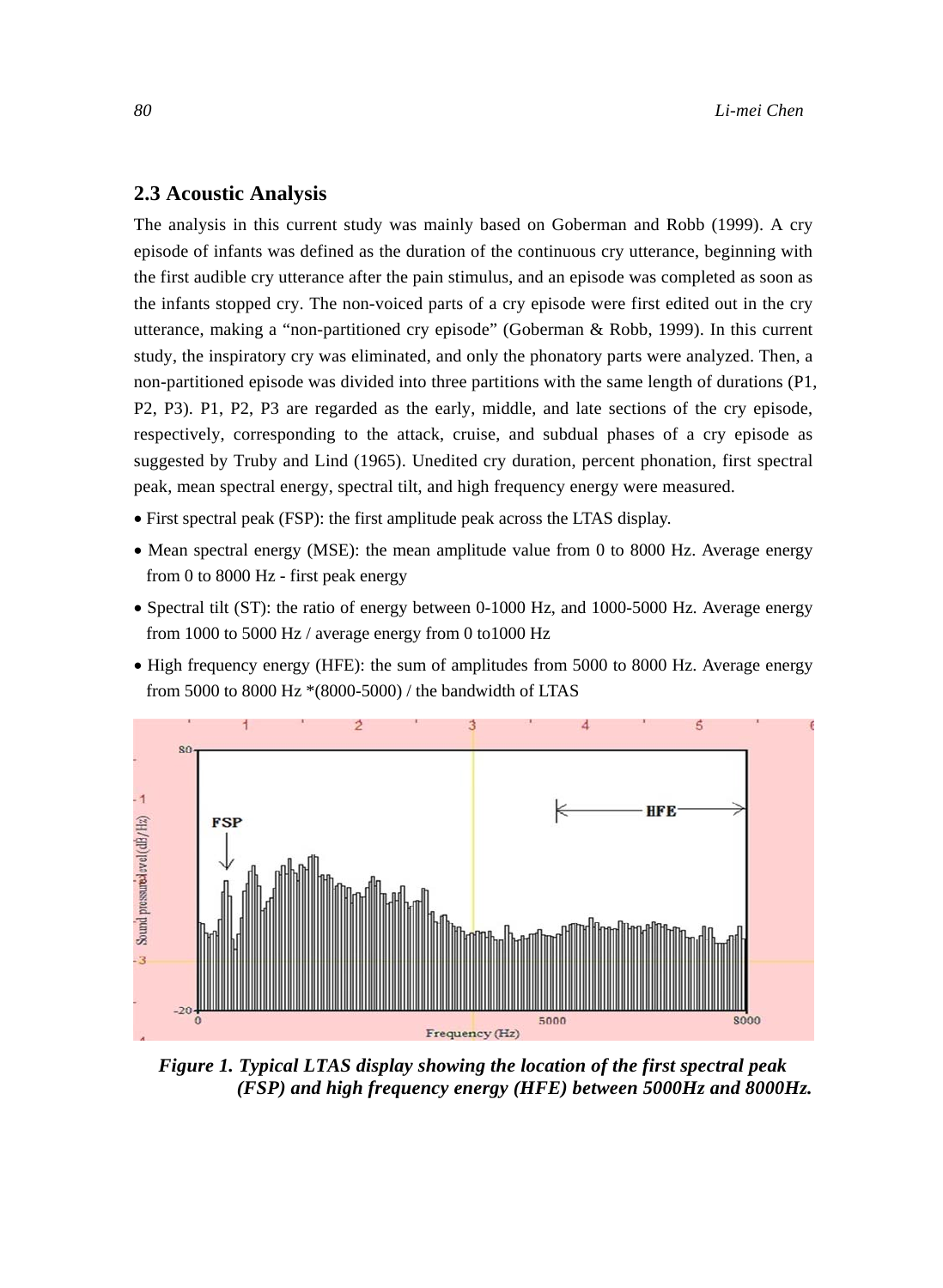## **3. Results & Discussion**

## **3.1 Unedited Cry Duration**

Cry duration reveals respiratory capability, and term infants were thus expected to have longer cry duration than preterm infants (Cacace *et al.*, 1995; Michelsson *et al*., 1982; Thoden *et al.*, 1985). In this current study, the average duration of cry episodes for the 16 term infants was 42.27s (SD = 31.27s), and for the 10 preterm infants was  $36.21s$  (SD = 30.93s). As expected, term infants had longer average duration of cry episodes. However, a *t* test was performed to examine whether cry duration differed statistically between these two groups, and indicated no significant difference between term and preterm infants,  $t(24) = 0.48$ , two-tailed,  $p = 0.63$ . The result is the same as that of Goberman and Robb (1999).

## **3.2 Percent Phonation**

The amount of cries in term infants was reported to be larger than that in preterm infants (Cacace *et al*., 1995; Michelsson *et al*., 1982; Thoden *et al*., 1985). The percentage of cry utterance in a long-term non-partitioned, unedited cry episode was calculated in this current study. However, no significant difference in percent phonation was found between these two groups in this current study. The average percent phonation across the cry episodes of the 16 term infants and the 10 preterm infants was  $67.25\%$  (SD = 17.04) and  $67\%$  (SD = 13.98) respectively. That is, 67% of the unedited cry episode contained cry production. Like what was found in Goberman and Robb (1999), there was no significant difference across groups in the percentage of cry utterance,  $t(24) = 0.039$ , two-tailed,  $p = 0.97$ .

## **3.3 First Spectral Peak (FSP)**

The non-partitioned and partitioned first spectral peak values of the 16 term and the 10 preterm infants are listed in Table 1 and illustrated in Figure 2.

*Table 1. First spectral peak from the non-partitioned episodes (NP) and three partitioned cry episodes with equal length (P1, P2, P3) in the term and preterm infants* 

|         |           |        | FSP(Hz)        |                |        |
|---------|-----------|--------|----------------|----------------|--------|
| Group   |           | NP     | P <sub>1</sub> | P <sub>2</sub> | P3     |
| Term    | Mean      | 182.07 | 135.88         | 184.79         | 149.46 |
|         | <b>SD</b> | 139.06 | 113.24         | 142.45         | 119.31 |
| Preterm | Mean      | 130.44 | 104.35         | 117.40         | 139.14 |
|         | <b>SD</b> | 71.74  | 52.06          | 67.36          | 82.11  |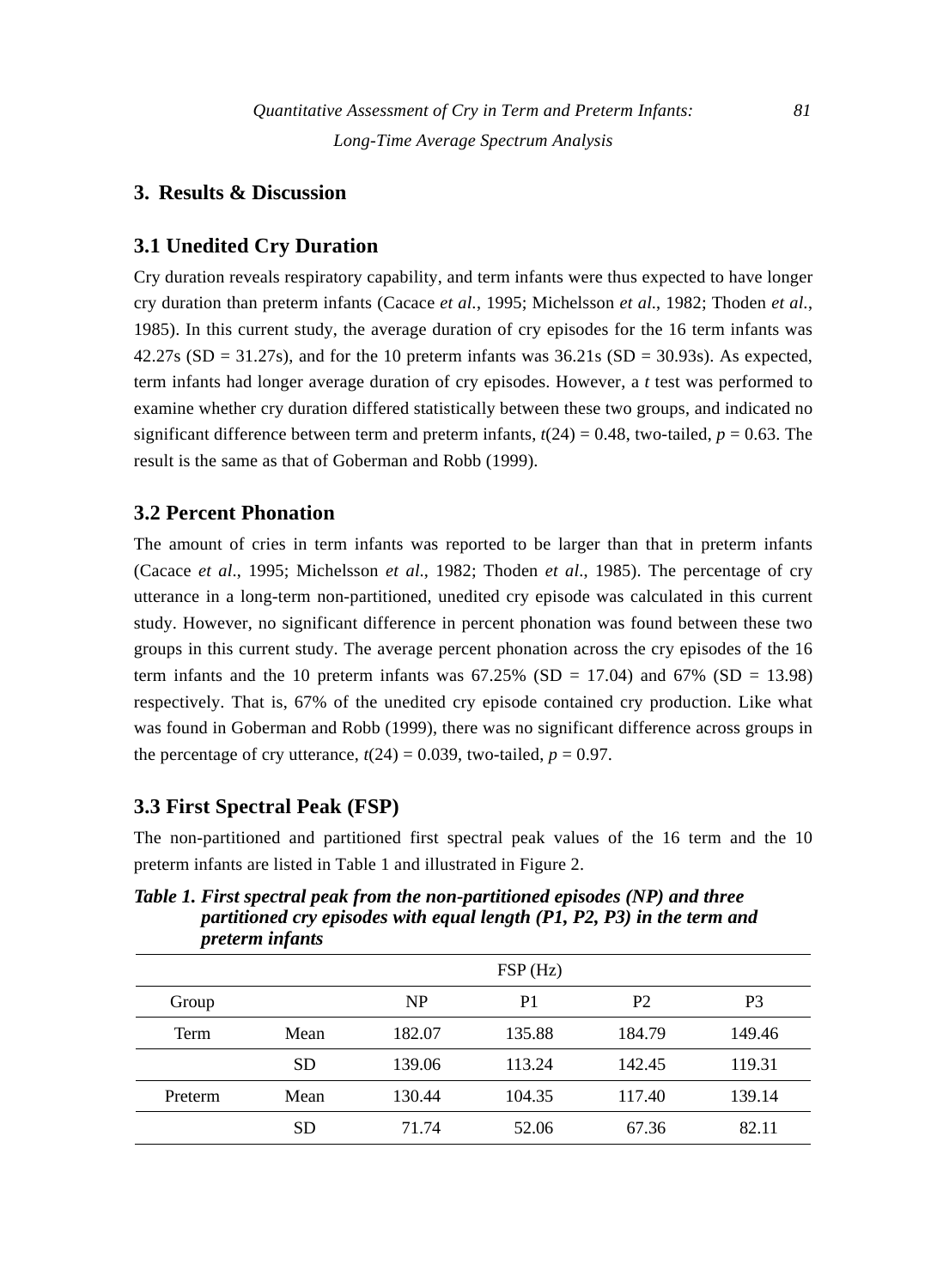

*Figure 2. First spectral peak in term and preterm infants over time (P1, P2, and P3 are three equal-length partitioned cry episodes.)* 

A two-way analysis of variance (ANOVA) was performed to calculate if there were significant differences in FSP values between the two groups (term factor), and whether there was significant variation between the three equal-length cry durations (P1, P2, P3) in each group (partition factor). The results indicated no significant term by partition interaction ( $p =$ 0.64), no significant main effect for term status ( $p = 0.17$ ), and no significant main effect for partition ( $p = 0.56$ ). Despite the fact that there was no significant difference in statistical tests, from overall observation, term infants demonstrated higher FSP in non-partitioned and the three partitioned episodes than that in preterm infants. Moreover, term and preterm infants displayed different trends of FSP in P1, P2, and P3. Term infants' cry episode involved more distinct phases with decrease of FSP in P3, whereas FSP kept increasing from P1 to P3 in preterm infants.

While the infants were receiving injections, the sharp pain stimulated them and all the infants burst out to cry. According to the previous studies (Johnston *et al*., 1993; Goberman & Robb, 1999), preterm infants were expected to have higher FSP because preterm infants were thought to be more sensitive and would react more intensely to pain. Intensive cry causes the increase of the subglottal pressure and the stiffness of the vocal folds. Premature infants, compared to term infants, were thus reported to have higher *fo* in their cry phonation due to tension of the larynx. However, this difference was not found in this current study. The mean FSP of the term infants turned out to be higher than that of the preterm infants, in both the non-partitioned episode and the three equal-length episodes. Nevertheless, the difference between these two groups was not statistically significant as mentioned above. More data with controlled methodology in future studies can verify the discrepancy of the findings.

Another distinction between these two groups was the changes of FSP across three partitions. The trend of increase followed by decrease of FSP in term infants was not found in preterm infants. FSP kept increasing in preterm infants over time. This distinction was also found in Goberman and Robb (1999), in which FSP decreased significantly in term infants and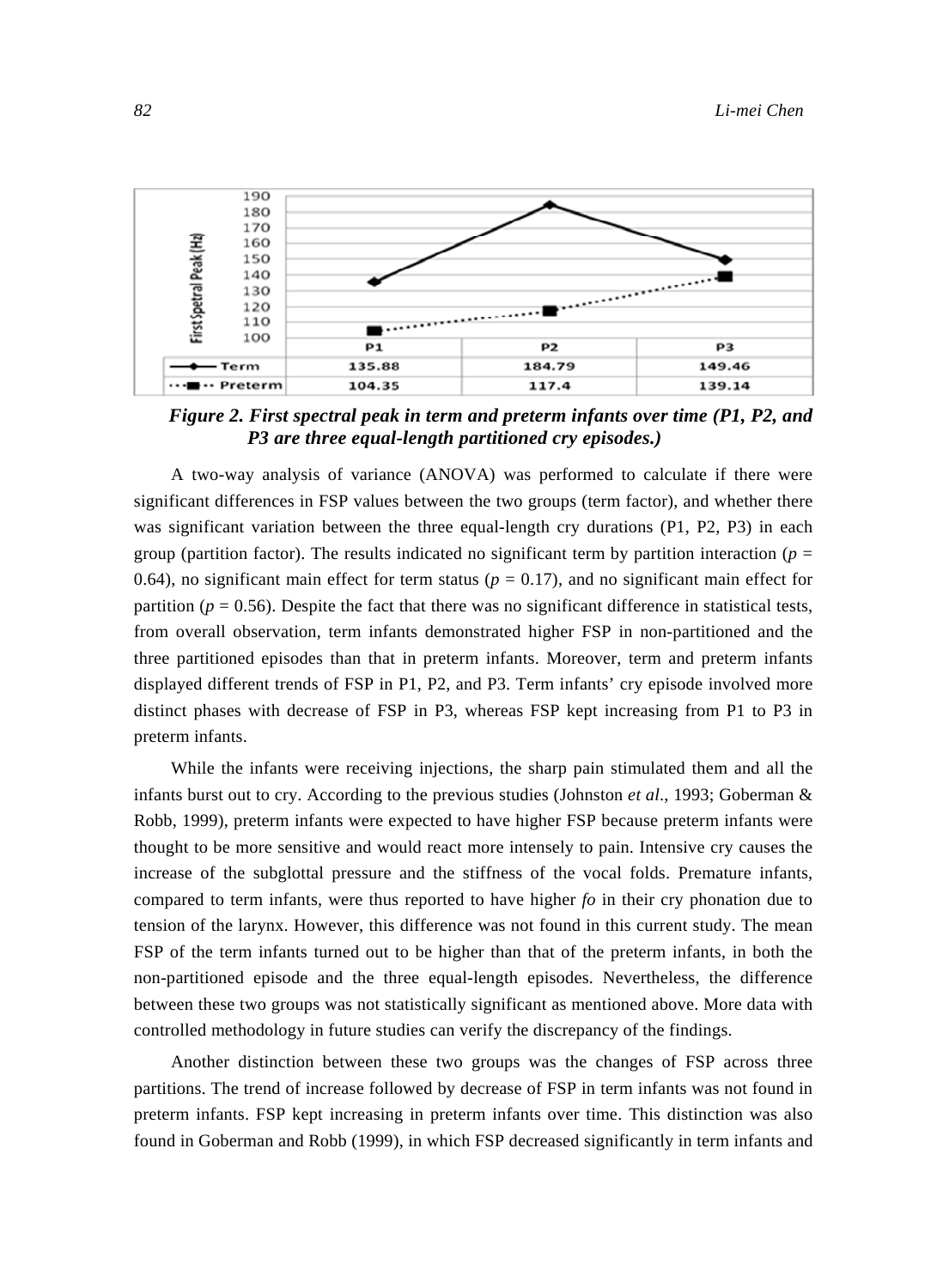there was no reduction of FSP in preterm infants.

## **3.4 Mean Spectral Energy (MSE)**

The mean spectral energy values of non-partitioned and partitioned episodes of the 16 term and the 10 preterm infants are shown in Table 2 and Figure 3.

*Table 2. Mean spectral energy from the non-partitioned episodes (NP) and three partitioned cry episodes with equal length (P1, P2, P3) in the term and preterm infants* 

|         |           |        | $MSE$ (dB) |                |        |
|---------|-----------|--------|------------|----------------|--------|
| Group   |           | NP     | P1         | P <sub>2</sub> | P3     |
| Term    | Mean      | 19.368 | 19.982     | 19.507         | 14.323 |
|         | <b>SD</b> | 9.627  | 9.523      | 11.158         | 11.266 |
| Preterm | Mean      | 22.801 | 25.201     | 18.695         | 15.628 |
|         | <b>SD</b> | 5.785  | 6.409      | 7.963          | 6.153  |



*Figure 3. Mean spectral energy in term and preterm infants over time (P1, P2, and P3 are three equal-length partitioned cry episodes.)* 

A two-way analysis of variance (ANOVA) was performed to investigate if there were significant differences between term and preterm infants (term factor), as well as across P1, P2, and P3 (partition factor) in each group. The results indicated no significant term by partition interaction ( $p = 0.36$ ). There was a significant main effect for partition ( $F = 6.47$ ,  $p = 0.003$ ), yet there was no significant main effect for term,  $p = 0.52$ . One-way ANOVA tests were then performed in each group to check the changes of MSE in P1, P2, and P3. In term infants, P2 was significantly higher than P3 ( $p = 0.029$ ). In preterm infants, P1 showed significantly higher energy than P2 ( $p = 0.042$ ) and P3 ( $p = 0.012$ ).

MSE refers to the average energy in the frequency range of 0-8000 Hz, which was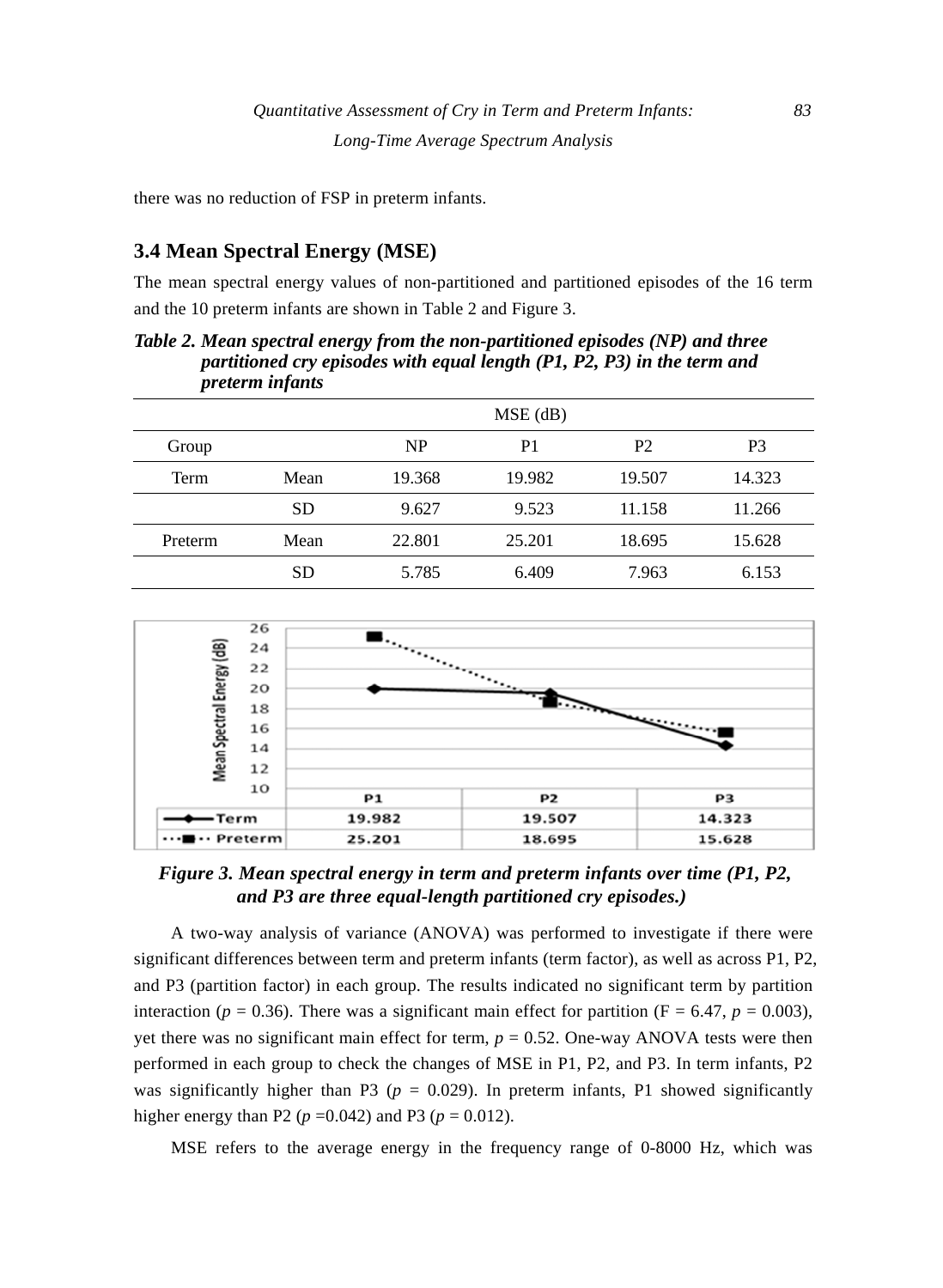indicated to correspond to tension of the laryngeal musculature (Fuller & Horii, 1988). In this current study, although no significant difference could be identified, preterm infants showed higher MSE in non-partitioned episode and the three equidurational cry episodes. This shows that during the cry duration, the preterm infants' laryngeal muscles were tighter and they had a more severe reaction toward pain stimulus. The tighter laryngeal muscles suggested a more intense cry production. This finding was also indicated in Goberman and Robb (1999). Moreover, a decrease of MSE over time could be observed in both term and preterm infants. This might suggest that the laryngeal muscles of both groups of infants loosened by phase, especially in preterm infants. There was a sharper decrease of MSE from P1 to P3 in preterm infants. The trend seemed to correspond to the distinct phases in a cry episode indicated in Truby and Lind (1965) with the attack phase (high amplitude) and the cruising phase followed by the subdual phase (the lowest period of stress).

## **3.5 Spectral Tilt (ST)**

The spectral tilt values of non-partitioned and partitioned cry episodes of the two groups are listed in Table 3 and displayed in Figure 4.

*Table 3. Spectral tilt from the non-partitioned episodes (NP) and three partitioned cry episodes with equal length (P1, P2, P3) in the term and preterm infants* 

|         |           |           | <b>ST</b>      |                |       |
|---------|-----------|-----------|----------------|----------------|-------|
| Group   |           | <b>NP</b> | P <sub>1</sub> | P <sub>2</sub> | P3    |
| Term    | Mean      | 1.381     | 2.242          | 1.423          | 1.118 |
|         | <b>SD</b> | 0.307     | 3.207          | 0.387          | 0.300 |
| Preterm | Mean      | 1.839     | 1.935          | 2.811          | 3.218 |
|         | <b>SD</b> | 0.685     | 0.659          | 2.795          | 5.326 |



*Figure 4. Spectral tilt in term and preterm infants over time (P1, P2, and P3 are three equal-length partitioned cry episodes.)*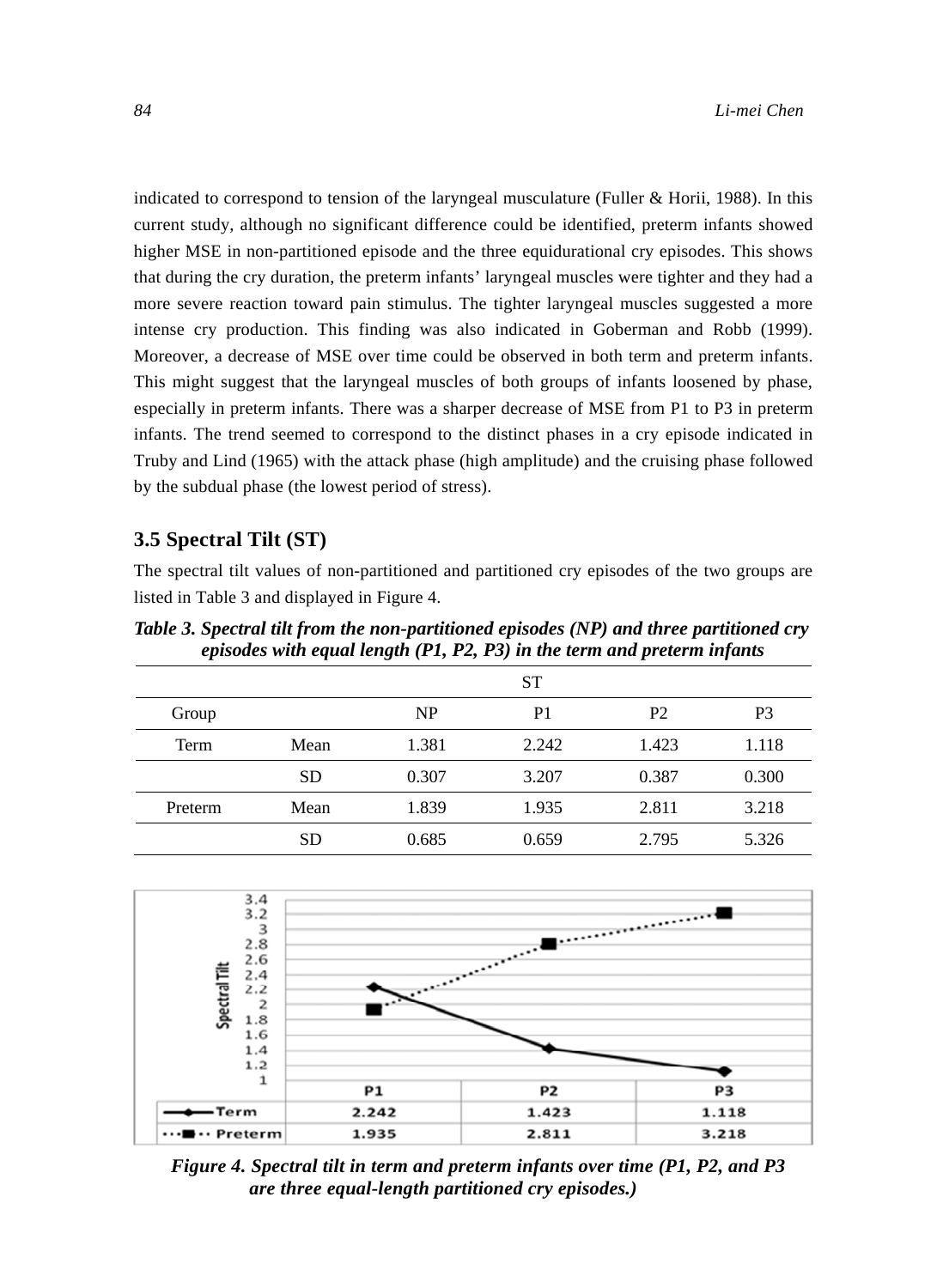In order to evaluate if there were significant differences of ST between the two groups and whether there were significant variations between the three equal-length cry durations (P1, P2, P3) in each group, a two-way analysis of variance (ANOVA) was performed. There was no significant term by partition interaction ( $p = 0.223$ ), no significant main effect for partition  $(p = 0.994)$ , and no significant main effect for term  $(p = 0.123)$ . To investigate changes in ST across partitions within each group, separate one-way ANOVA tests were performed for term and preterm infant groups. In term infants, post hoc comparisons identified a significantly higher ST in P2 than in P3 ( $p = 0.003$ ), but no significant difference in ST across partitions in the preterm infants.

Spectral tilt measures the ratio of low frequency energy and high frequency energy, revealing how quickly the energy declines over time. The quicker the decline is, the larger the ratio. Overall, the term infants showed higher ST values at the onset of cry production which decreased across partitions, whereas the preterm infants had lower ST values at the onset, which increased over time. That is, there was a quicker reduction of energy across partitions in preterm infants. The ST of term infants did not increase over time as mentioned in Goberman and Robb (1999), on the contrary, the increase of ST was found in preterm infants. A higher ST value was reported to be related to hypoadduction of the vocal folds, and a lower ST reflects a hyperadduction of the vocal folds (Mendoza *et al*., 1996). In this current study, hyperadduction was observed in the decrease of ST in term infants, whereas hypoadduction was observed in the increase of ST in preterm infants.

## **3.6 High Frequency Energy (HFE)**

The high frequency energy values of non-partitioned and partitioned cry episodes of the two groups are listed in Table 4 and illustrated in Figure 5.

 HFE (dB) Group NP P1 P2 P3 Term Mean 1672 1703 1543 1272 SD 582 552 720 590 Preterm Mean 1737 1807 1511 1227 SD 469 514 546 509

*Table 4. High frequency energy from the non-partitioned episodes (NP) and three partitioned cry episodes with equal length (P1, P2, P3) in the term and preterm infants*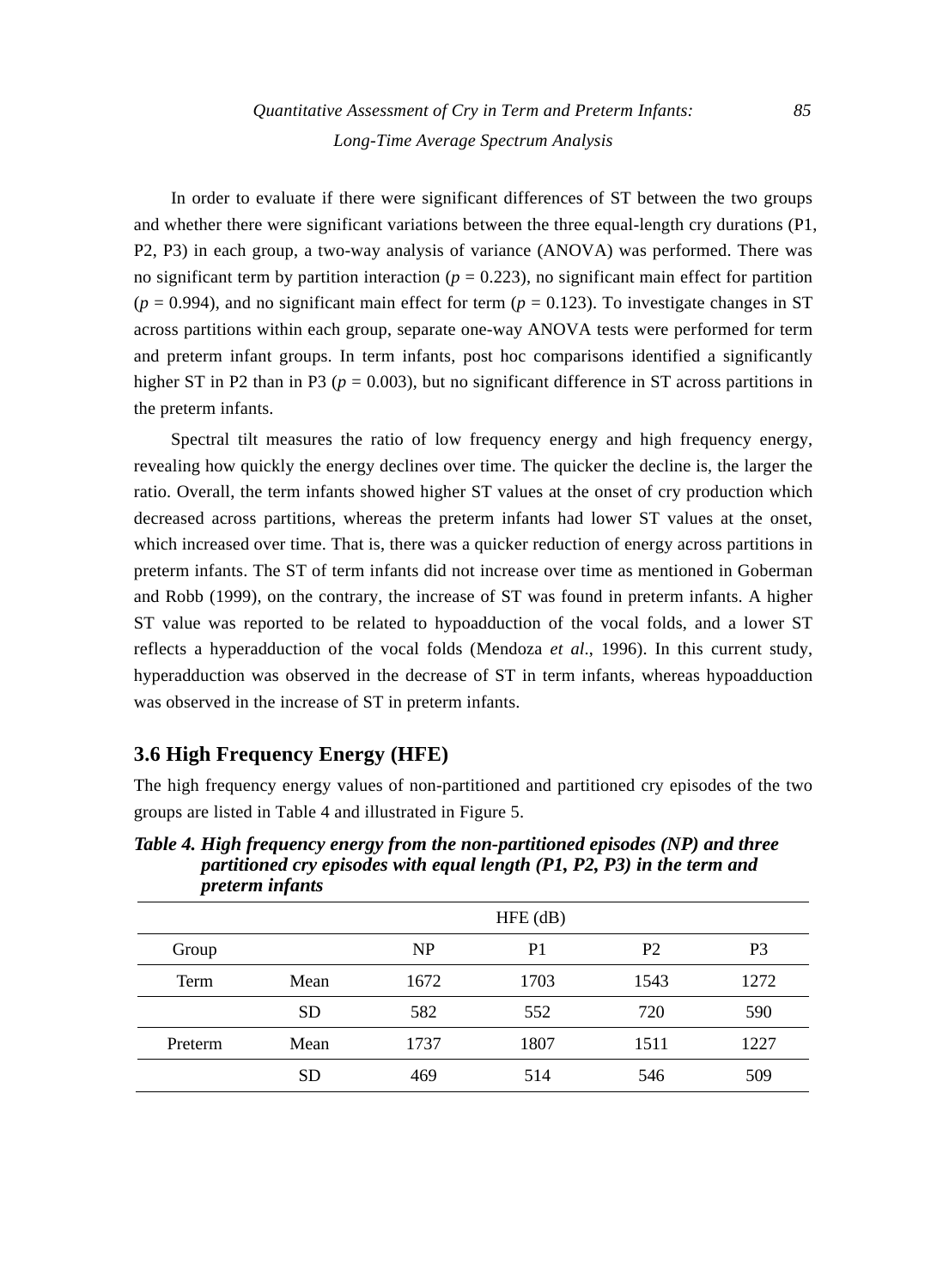

*Figure 5. High frequency energy in term and preterm infants over time (P1, P2, and P3 are three equal-length partitioned cry episodes.)* 

In order to identify if there was significant variation of HFE between term and preterm infants, and whether there were significant variations between the three equal-length cry durations (P1, P2, P3) in each group, a two-way analysis of variance (ANOVA) was performed. No significant term by partition interaction ( $p = 0.805$ ) was found. Like in Goberman and Robb (1999), there was no main effect for term  $(p = 0.962)$ . That is, there was no significant difference in HFE across the two groups. There was significant main effect for partitions ( $F = 8.29$ ,  $p = 0.001$ ). One-way ANOVA tests were then performed to check changes in HFE across partitions within each group. Significant differences in HFE were found across partitions for both term infants ( $F = 3.91$ ,  $p = 0.031$ ) and for preterm infants ( $F =$ 4.57,  $p = 0.025$ ). There was a significantly higher P1 in HFE than P3 in both infant groups (p  $= 0.029$  in term infants, and  $p = 0.02$  in preterm infants). In both groups, HFE decreased over time. The HFE of term infants did not change drastically over time; however, in preterm infants, the HFE showed a steep descent, crossing from 1807 to 1227.

HFE measures the energy in the range of 5000-8000 Hz, which was indicated to be related to the noise elements in phonation (e.g., irregular cry utterance). It was reported that dysphonation in infant cry was very likely related to neurological disorders (Mende, Herzel, & Wermke, 1990). However, no significant difference of HFE between groups was found in this current study. Further studies with more data from both term and preterm infants might verify the correspondence of HFE and its physiological bases.

#### **4. Summary and Suggestion for Future Studies**

Cry productions of 16 term infants and 10 preterm infants under 4 months of age were analyzed with long-time average spectrum (LTAS). Major findings were:

1. There was no significant difference between term and preterm infants in cry duration. However, term infants had longer overall cry duration, which corresponded to better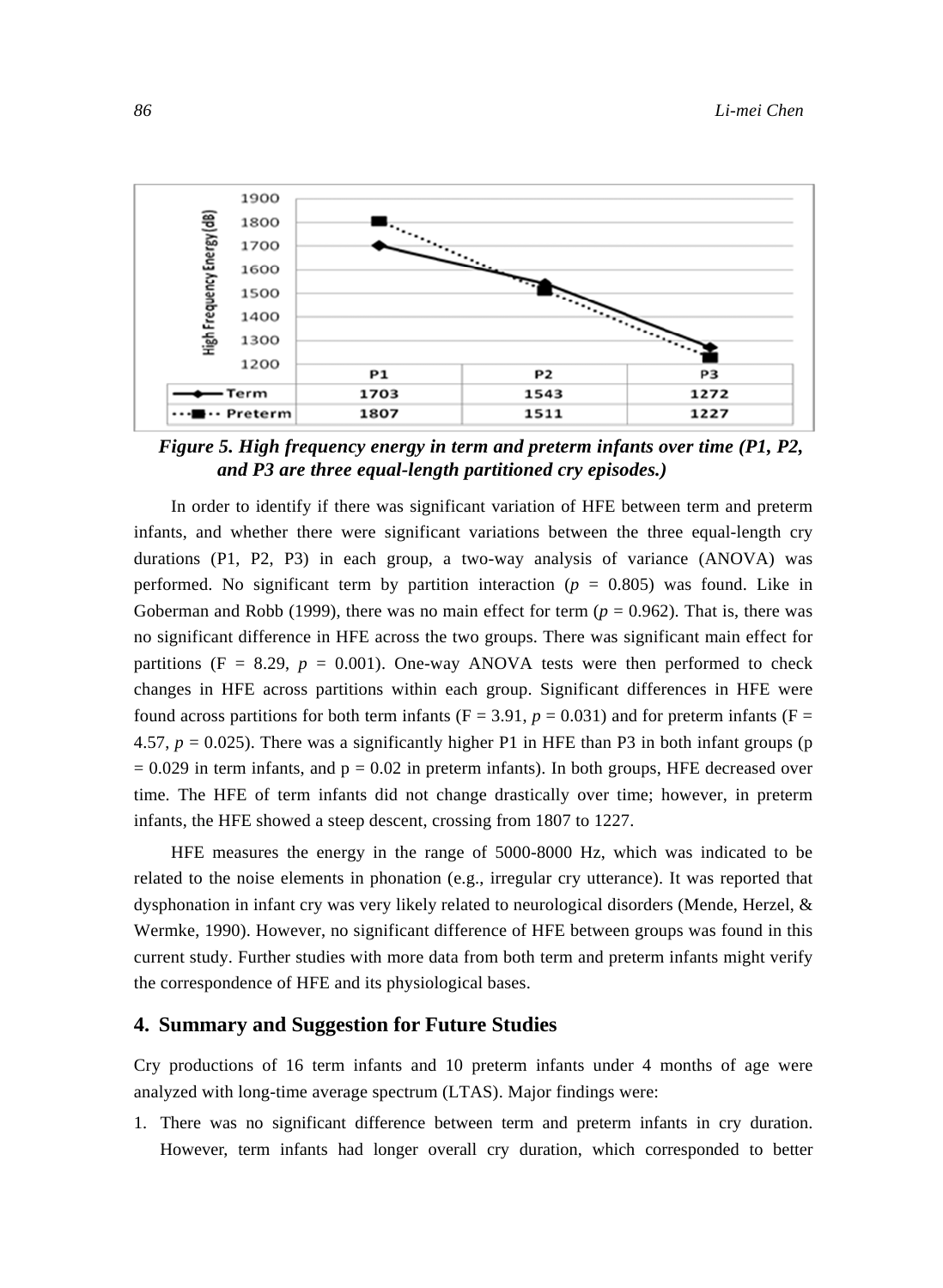respiratory capability to support phonation;

- 2. There was no significant difference across groups in the percentage of cry utterance although previous studies indicated that the amount of cries in term infants was larger than that in preterm infants;
- 3. No significant variation was found between these two groups in FSP. Term infants showed overall higher FSP, which is different from previous findings. Moreover, FSP in term infants involved more distinct phases across three partitions, declining toward the end of cry episode;
- 4. There was no significant difference of MSE between term and preterm infants. Overall, preterm infants showed higher MSE, which corresponded to tighter laryngeal muscle and intense cry production. A decrease of MSE was found in both groups over time;
- 5. No significant variation was found between these two groups in ST. There was a quicker reduction of energy with larger ST in preterm infants over time, which revealed hypoadduction of the vocal folds;
- 6. There was no significant difference in HFE between two groups, and there was a significant decline of HFE over time in both term and preterm infants.

Some of the results in this current study did not match the findings in previous studies. The differences could be due to a few discerning variables. First, although the uni-directional microphone was used in this study, the environmental noises could not be completely controlled because the nurses were required to explain the procedure to the caregivers. Moreover, there was unavoidable overlapping from noises of cry from other infants. Once infant cry overlapped with adults' voice or cry from other infants, the partitions could no longer be used for further analysis. Second, all the infants receiving injections had their caregivers around. Both term and preterm infants might use more strength in cry, hoping their caretakers would alleviate their pain. This caused inevitable interaction between adults and infants, bringing unexpected disturbance to the results. Third, some caretakers tended to soothe the infants as soon as they started to cry, which would significantly change the natural cry episode since the soothing and consolation from the caretakers might influence their cry production. The infants might feel safe and stopped crying. This might cause incomplete early, middle, and late sections in a cry episode, as Goberman and Robb (1999) mentioned. In further studies, the environmental noise (e.g., from nurses, parents, and other infants around) should be controlled. Moreover, video recording should be implemented in order to identify whether the infants stopped crying spontaneously or their attention was drawn by things around. By controlling disturbance, future study can acquire sufficient data to identify systematic distinction in the pattern of cry production between term and preterm infants. Furthermore, LTAS analysis utilized in this study for cry analysis can be automatically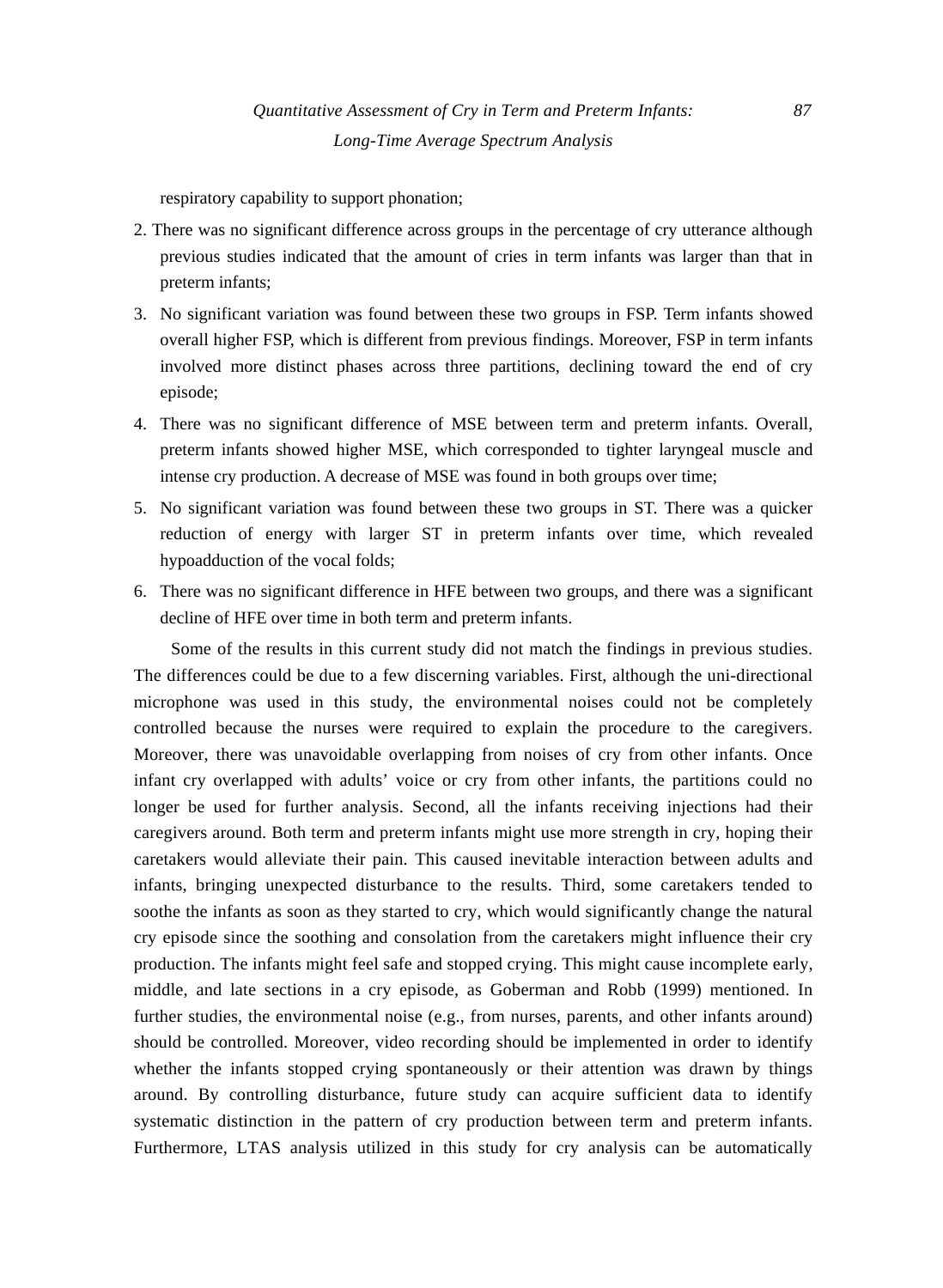processed and more features can be incorporated in the analysis in future studies.

#### **Acknowledgements**

This research was supported by a grant from National Science Council (NSC102-2410-H-006 060) and the Ministry of Education, Taiwan, R.O.C. The Aim for the Top University Project to the National Cheng Kung University. We thank the infant participants and their families for their time and cooperation.

#### **References**

- Cacace, A., Robb, M., Saxman, J., Risemberg, H., & Koltai, P. (1995). Acoustic features of normal-hearing preterm infant cry. *International Journal of Pediatric Otorhinolaryngology*, *33*, 213-224.
- Clifford, T. (2002). *Infant colic: A prospective, community-based examination*. Unpublished doctoral dissertation. The University of Western Ontario, Canada.
- Fuller, B., & Horii, Y. (1988). Spectral energy distributions in four types of infant vocalizations. *Journal of Communication Disorders*, *21*, 251-261.
- Goberman, A. M. & Robb, M. P. (1999). Acoustic examination of preterm and full-term infant cries: The long-time average spectrum. *Journal of Speech, Language, and Hearing Research*, *42*, 850-861.
- Goberman, A. M., Johnson, S., Cannizzaro, M. S., & Robb, M. P. (2008). The effect of positioning on infant cries: Implications for sudden infant death syndrome. *International Journal of Pediatric Otorhinolaryngology*, *72*, 153-165.
- Green, J. A., Gustafson, G. E., Irwin, J. R., Kalinowski, L. L., & Wood, R. M. (1995). Infant crying: Acoustics, perception, and communication. *Early Development and Parenting*, *4*(4), 161-175.
- Johnston, C., Stevens, B., Craig, K., & Grunau, R. (1993). Developmental changes in pain expression in premature, full-term, two- and four-month-old infants. *Pain*, 52, 201-208.
- LaGasse, L. L., Neal, A. R., & Lester, B. M. (2005). Assessment of infant cry: Acoustic cry analysis and parental perception. *Mental Retardation and Development Disabilites*, *11*, 83-93.
- Lester, B., Boukydis, C., Gracia-Coll, C. & Hole, W. (1990). Colic for developmentalists. *Infant Mental Health Journal*, *11*(4), 321-333.
- Lin, H. C., & Green, J. A. (2007). Effects of posture on newborn crying. *Infancy*, *11*(2), 175-189.
- Mende, W., Herzel, H., & Wermke, K. (1990). Bifurcations and chaos in newborn infant cries. *Physics Letters-A*, *145*, 418-424.
- Mendoza, E., Munoz, J., & Naranjo, N. (1996). The longtime average spectrum as a measure of voice stability. *Folia Phoniatrica*, *48*, 57-64.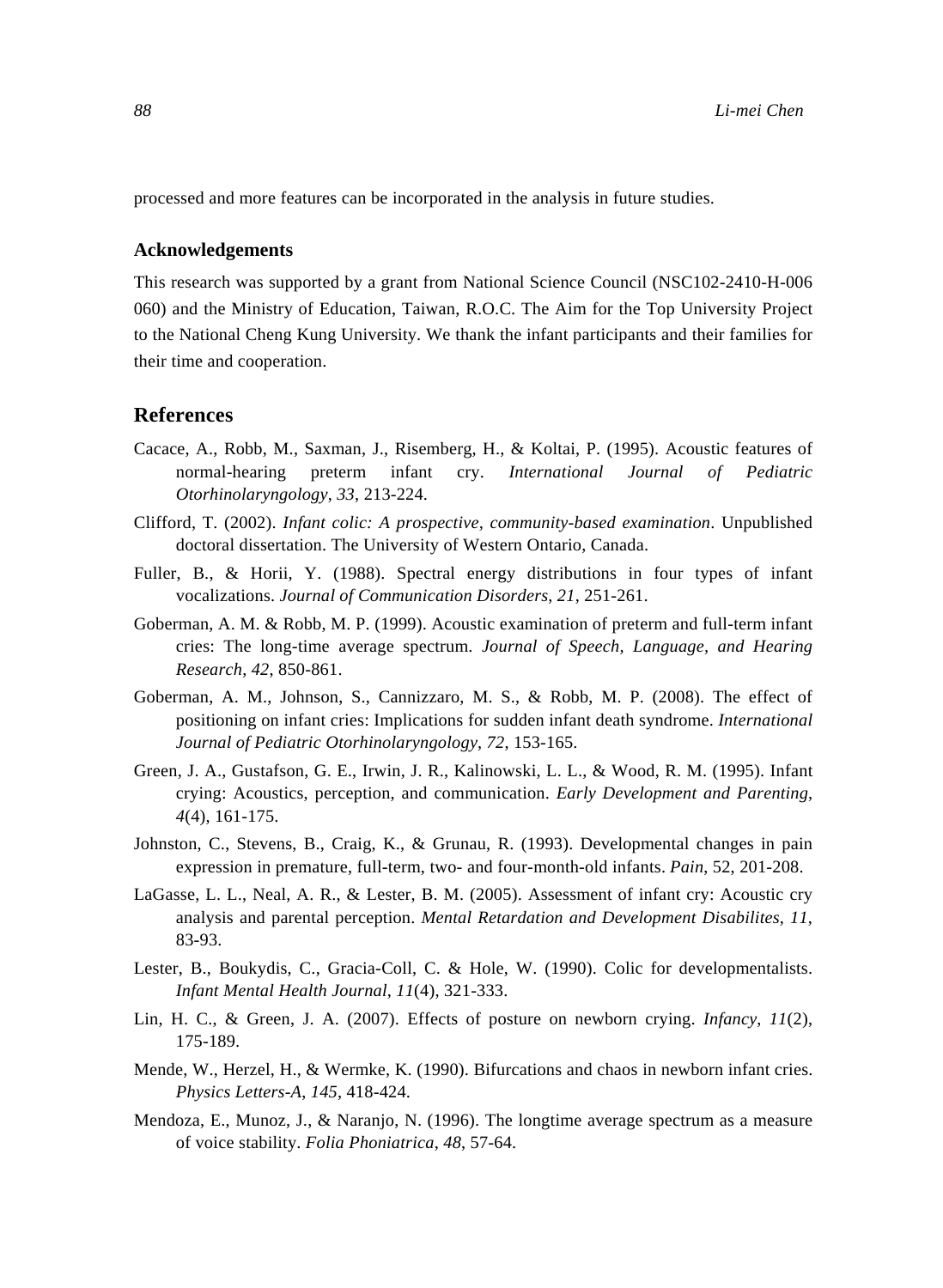- Michelsson, K., Raes, J., Thoden, C., & Wasz-Hockert, O. (1982). Sound spectrographic cry analysis in neonatal diagnostics: An evaluative study. *Journal of Phonetics*, *10*, 79-88.
- Qiu, J. (2006). Does it hurt? *Nature*, *444*, 143-145.
- Radhika, R. L., Chandralingam, S., Anjaneyulu, T. & Satyanarayana, K. (2012). A suggestive diagnostic technique for early identification of acyanotic heart disorders from infant's cry. *International Journal of Electrical and Electronics*, *1*(3), 32-38.
- Soltis, J. (2004). The signal functions of early infant crying. *Behavioral and Brain Sciences*, *27*, 443-458.
- Thoden, C., Jarvenpaa, A., & Michelsson, K. (1985). Sound spectrographic cry analysis of pain cry in prematures. In B. Lester & C. Boukydis (Eds.), *Infant crying: Theoretical and research perspectives* (pp. 105-118). New York: Plenum Press.
- Truby, H., & Lind, J. (1965). Cry motions of the newborn infant. In J. Lind (Ed.), *Acta paediatrica Scandanavica: Newborn infant cry* (Suppl.163), 7-58.
- Zeskind, P. & Barr, R. (1997). Acoustic characteristics of naturally occurring cries of infants with "colic". *Child Language Development*, 68, 394-403.
- Zeskind, P. (1983). Production and spectral analysis of neonatal crying and its relation to other biobehavioral systems in the infant at-risk. In T. Field & A. Sostek (Eds.), *Infants born at-risk: Physiological and perceptual processes*. New York: Grune & Stratton.